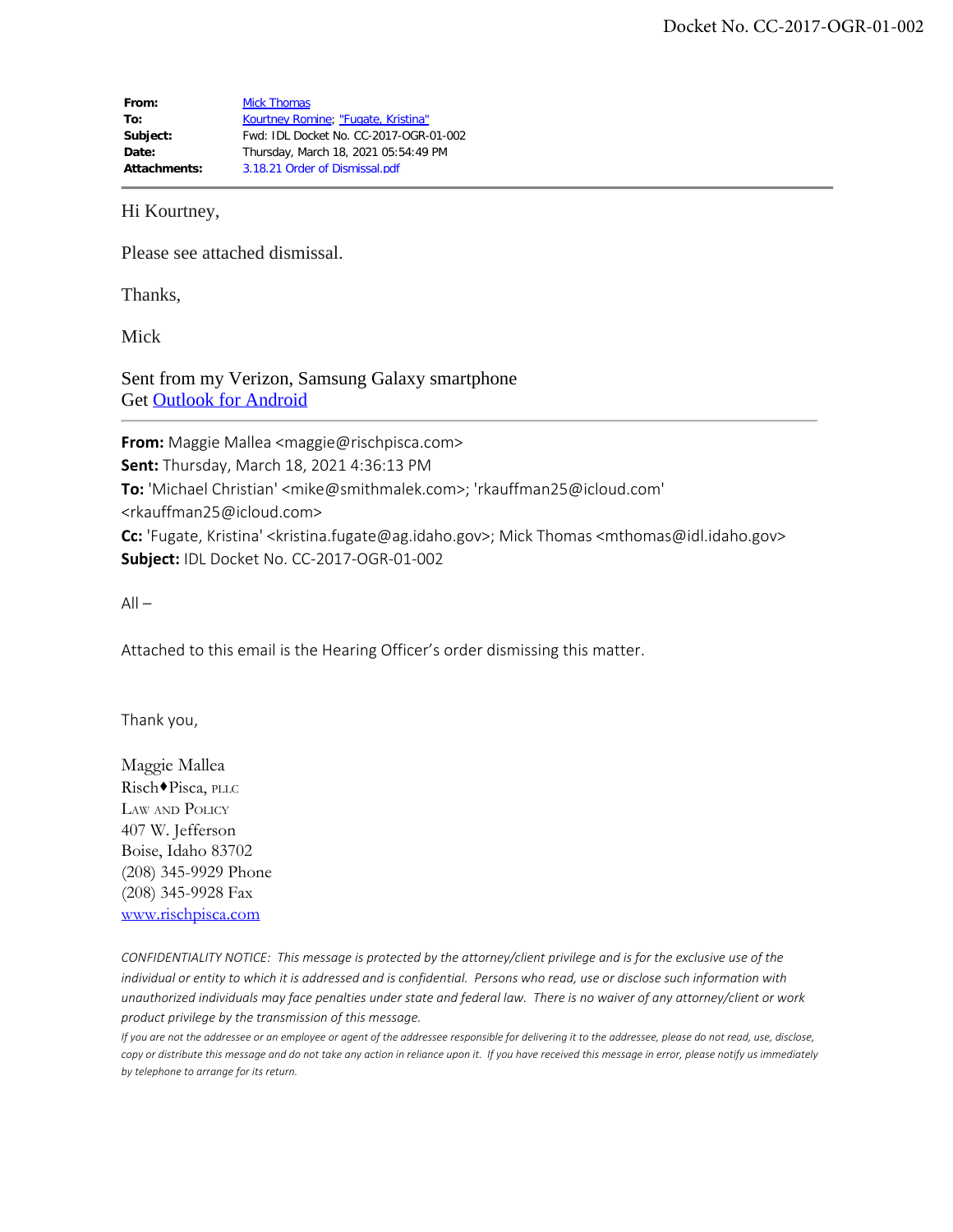## BEFORE THE IDAHO OIL AND GAS CONSERVATION COMMISSION

 $\mathcal{E}$ 

 $\mathcal{E}$ 

 $\mathcal{E}$ 

 $\mathcal{E}$ 

 $\mathcal{E}$ 

 $\lambda$ 

Randy and Thana Kauffman, Complainants, V. AM Idaho, LLC and Alta Mesa Services, LP. Respondents.

Docket No. CC-2017-OGR-01-002 **ORDER OF DISMISSAL** 

On the February 5, 2021 order of the Hearing Officer, all parties were to provide a written status report addressing the need for continuing this matter before the Idaho Oil and Gas Conservation Commission.

Thereafter, also on February 5, 2021, the Complainants provided notification that the issues raised in the complaint had been settled between the parties.

Based on the forgoing THIS MATTER IS HEREBY DISMISSED.

IT IS SO ORDERED.

DATED this 18<sup>th</sup> day of March, 2021.

By:

**JASON S. RISCH, Hearing Officer**